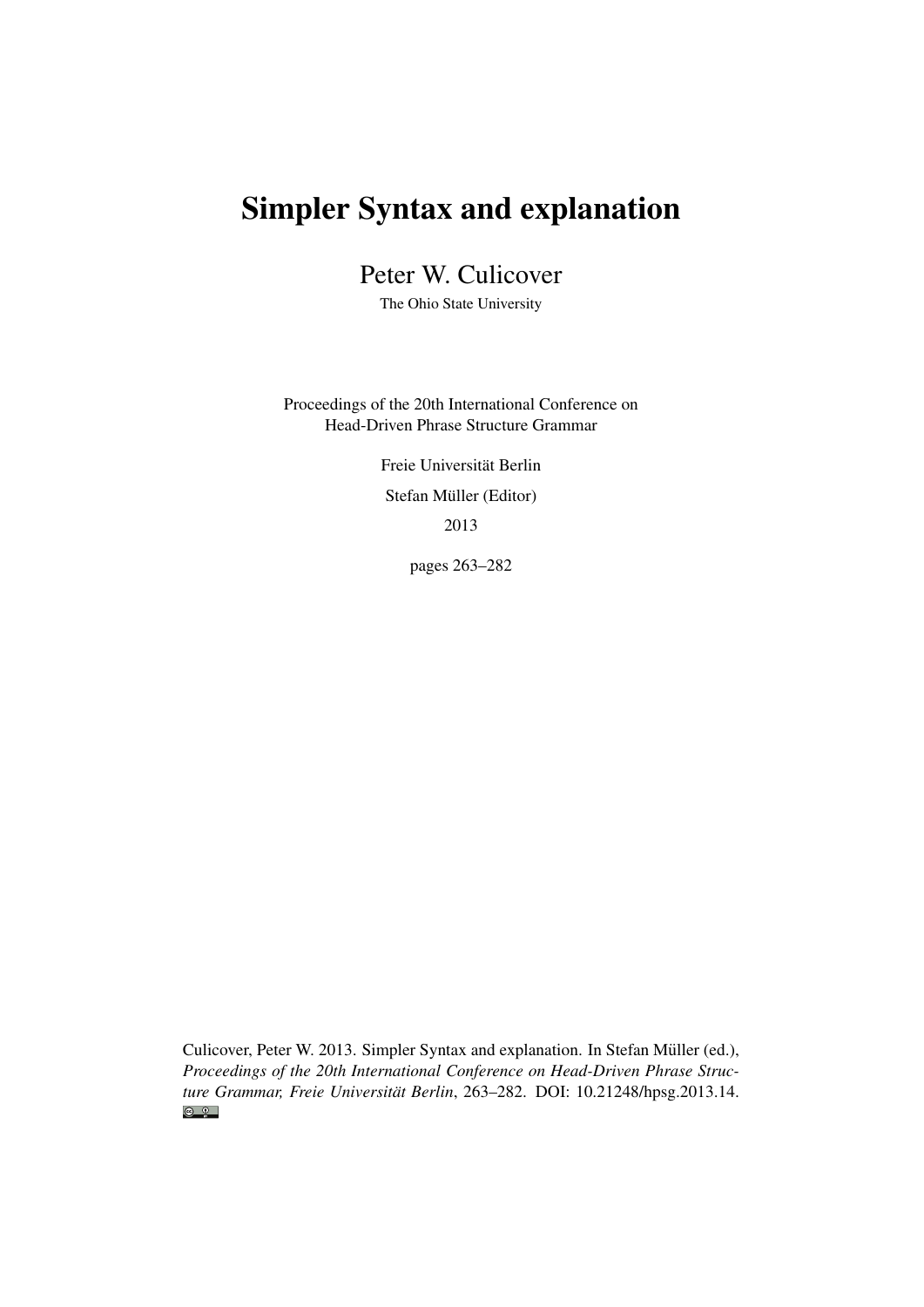#### Abstract

Simpler Syntax is an approach to grammar that calls for very restrictive limits on the notion of 'grammatical competence'. Specifically, it does not account for unacceptability judgments for sentences that are wellformed if they are fully licensed by the constructions of the language. SS leads us to seek accounts for such judgments in terms other than grammar per se, e.g., processing complexity, semantic or pragmatic well-formedness, discourse coherence, etc. I review several examples that suggest that the line that SS draws between competence on the one hand and performance and other mechanisms on the other is on the right track.

## 1 Introduction: What constitutes progress in linguistics?

What counts as progress in linguistics?<sup>1</sup> One way to gauge whether we are making progress, is to first be clear about what it is that we are trying to accomplish. In the case of syntax, we have essentially two options: (1) we can stick closely to the Chomskian program that has largely dominated the field since the 1960s, or (2) we can think 'outside of the box' and decide for ourselves what the goals of syntactic theory should be. Of course, following this second option does not preclude overlaps with the first, but it does mean that we may set goals for ourselves that may not always be widely shared.

The Chomskian premise is that there is an 'organ' of the mind that embodies the native speaker's knowledge of language. This knowledge is referred to as 'I-language', or competence (Chomsky 1986). Through interaction with various peripheral mechanisms, I-language accounts for the ability of the speaker to produce and understand sentences, the entire set of which comprises 'E-language'. Crucially, since this 'organ' is an expression of the human biological capacity for language, its architecture entails the existence of linguistic universals – those properties of languages that are not acquired through experience but imposed upon it by the structure and limitations of this 'organ'. The fundamental goal, as articulated in Chomsky 1965, is formulated narrowly in terms of linguistic competence: The theory makes available descriptively adequate grammars, and incorporates an evaluation metric that ranks competing descriptions of the same data; this

<sup>†</sup> I thank Ray Jackendoff for comments on an early version of this paper; the participants of the Workshop on Progress in Linguistics, and especially Gereon Müller, for helpful questions and comments, and Jefferson Barlew, Carmelo Bazaco, Lorena Sainz-Maza Lecanda, Susanne Winkler, Philip Hofmeister, William Schuler, Martin van Schijndel, Paij Lintz, Dave Howcroft and the Synners discussion group at OSU. Thanks to Micha Elsner and Stefan Müller for helping me with L<sup>AT</sup>FX.

<sup>1</sup>Although the title of this workshop is "Progress in Linguistics", my remarks are focused on progress in syntax.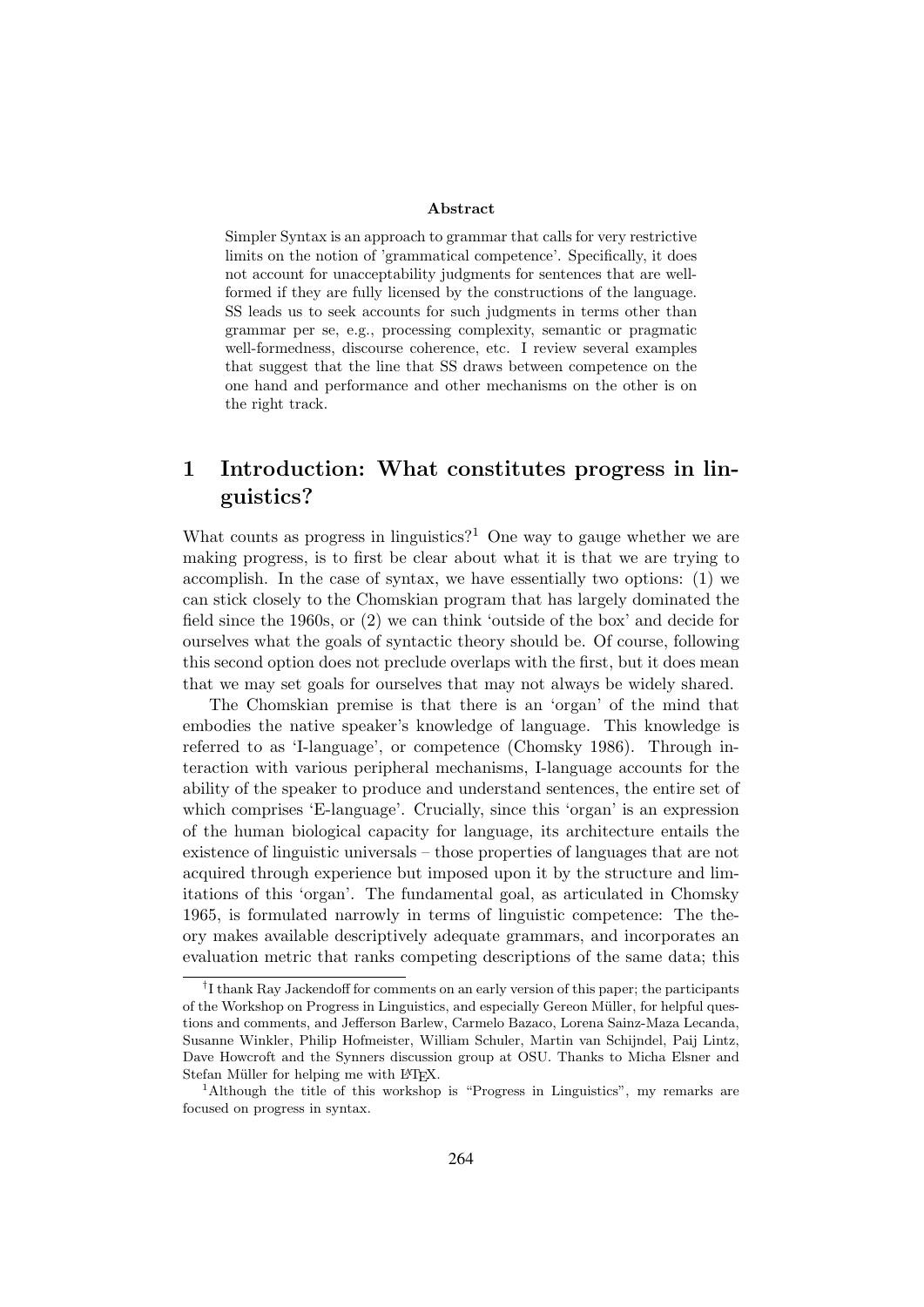latter function is characterized in terms of an abstract model of the language learner. Such a theory defines the notion 'possible language' in terms of 'possible grammar' (along the lines of I-Language) and explains what we find in language in terms of 'most highly ranked grammar'.

However, it is important to recognize that what such a theory seeks to explain – linguistic competence – is characterized in terms of grammaticality judgments. So at least on the more classical notion of the goals of a linguistic theory, the practical measure of success is progress in explaining these judgments. On the standard view, the grammar is responsible for judgments of grammaticality, while 'performance', that is, the real-time computation of the correspondence between sound and mean, is responsible for judgments of acceptability (Chomsky and Miller 1963; Chomsky 1965: Chapter 1).

One could go on at great length about what constitutes an explanation of grammaticality judgments in classical syntactic theory – see Chapters 2 and 3 of Simpler Syntax (SS; Culicover and Jackendoff 2005) for example. Rather, I focus here on where SS proposes that we draw the line between judgments that reflect grammar and judgments that reflect performance. Determining the location of this line constitutes progress, in that it makes it more likely that we will find explanations for the phenomena, rather than simply stating generalizations about the phenomena using the descriptive vocabulary of the grammatical theory. Along the way, SS also suggests a particular characterization of competence and performance that I think facilitates progress in finding explanations.

In §2 I summarize briefly the Simpler Syntax Manifesto and its implications for these issues. Then in §3 I discuss several cases where I think that drawing the line where SS proposes improves our chances of finding genuine explanations, rather than simply interesting statements of the problems. §4 draws a connection between the distinction drawn by SS and that of 'hard' and 'soft' constraints due to Sorace and Keller (2005). §5 is a brief conclusion.

## 2 The Simpler Syntax Manifesto

The Simpler Syntax Hypothesis (SSH) holds that syntactic descriptions should be no more complex than is necessary to account for interpretation, while still capturing all of the true syntactic and semantic generalizations. Reasons to believe that SSH is the right approach to syntactic analysis are given at some length in Culicover and Jackendoff 2005; 2006; I won't try to review them here.

SS adopts the Parallel Architecture perspective of Jackendoff 2002, in which phonological, syntactic and semantic representations have their own well-formedness conditions, and are related to one another through correspondence rules. We assume that the basic components of grammars (both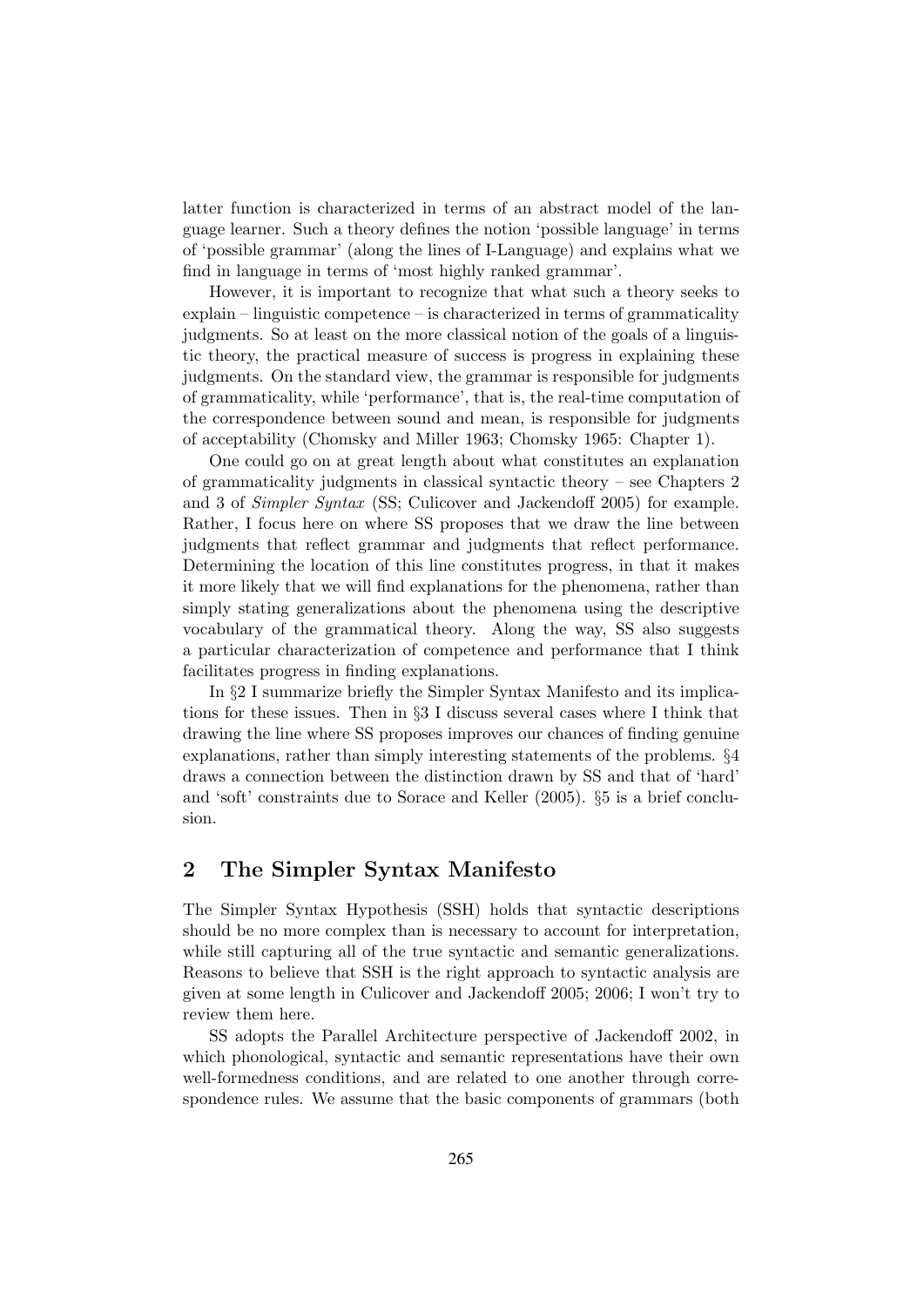in the head and in the linguistic description) are constructions, defined in terms of these correspondences. Particular syntactic structures participate in such correspondences to the extent that there are generalizations to be captured that go beyond the association of a particular basic form (such as a word) with a particular meaning. Following SSH, we assume, among other things, no abstract syntactic structure (i.e. no functional heads, no massive binary branching, etc.); no movement; no invisible constituents (except maybe  $A'$  trace); no UG syntactic constraints.

On this view, 'grammatical rules' are maximally general constructions with non-idiosyncratic, compositional interpretations. A particular phonological form with a meaning is licensed if every part of the meaning corresponds to some part of the form as licensed by some construction in the grammar.<sup>2</sup>

Here are some simple concrete examples. I adapt the AVM notations used in HPSG and by Fillmore 1988 and Kay 2005 to the Parallel Architecture of Jackendoff (2002). Following the PA, I assume that a correspondence consists of three co-subscripted representations, phon, syn and cs. The representation for the lexical item *eat* is given in  $(1)$ . **EAT** is the concept that corresponds to the act of eating. V abbreviates the syntactic information about the word; subcategorization information must be understood to be part of this information although it is not represented here. (I use boldface to identify elements of cs.)

| (1) | eat                                                                             |                                                            |  |
|-----|---------------------------------------------------------------------------------|------------------------------------------------------------|--|
|     | $\begin{bmatrix} \text{PHON} & [\text{it}]_1 \\ \text{SYN} & V_1 \end{bmatrix}$ |                                                            |  |
|     | SYN                                                                             |                                                            |  |
|     | $\vert$ CS                                                                      | $\lambda y. \lambda x. \mathbf{EAT}_1(AGENT:x, PATHENT:y)$ |  |

To keep things simple I ignore here the constructional details of inflected verbs.

Correspondences are licensed by constraint satisfaction, as in HPSG and Construction Grammar. For example, the construction for a non-idiomatic transitive  $VP$  is given in (2). The co-subscripting reflects the application of the correspondence rules that link components of phon and syn and components of SYN and CS.  $\varphi$  is a variable phonetic string. '-' means 'immediately precedes'.

| (2) | <b>TRANSITIVE VP</b> |                               |
|-----|----------------------|-------------------------------|
|     | P <sub>HON</sub>     | $[\varphi]_1$ - $[\varphi]_2$ |
|     | SYN                  | $[VP V_1, NP_2]$              |
|     | CS                   | $V_1(NP_2)$                   |

 $2$ Hence meaning arrived at on line through metaphor cannot participate directly in such correspondences, but must be the consequence of inferential processes. Conventionalized coercion is, of course, part of meaning and therefore of correspondences.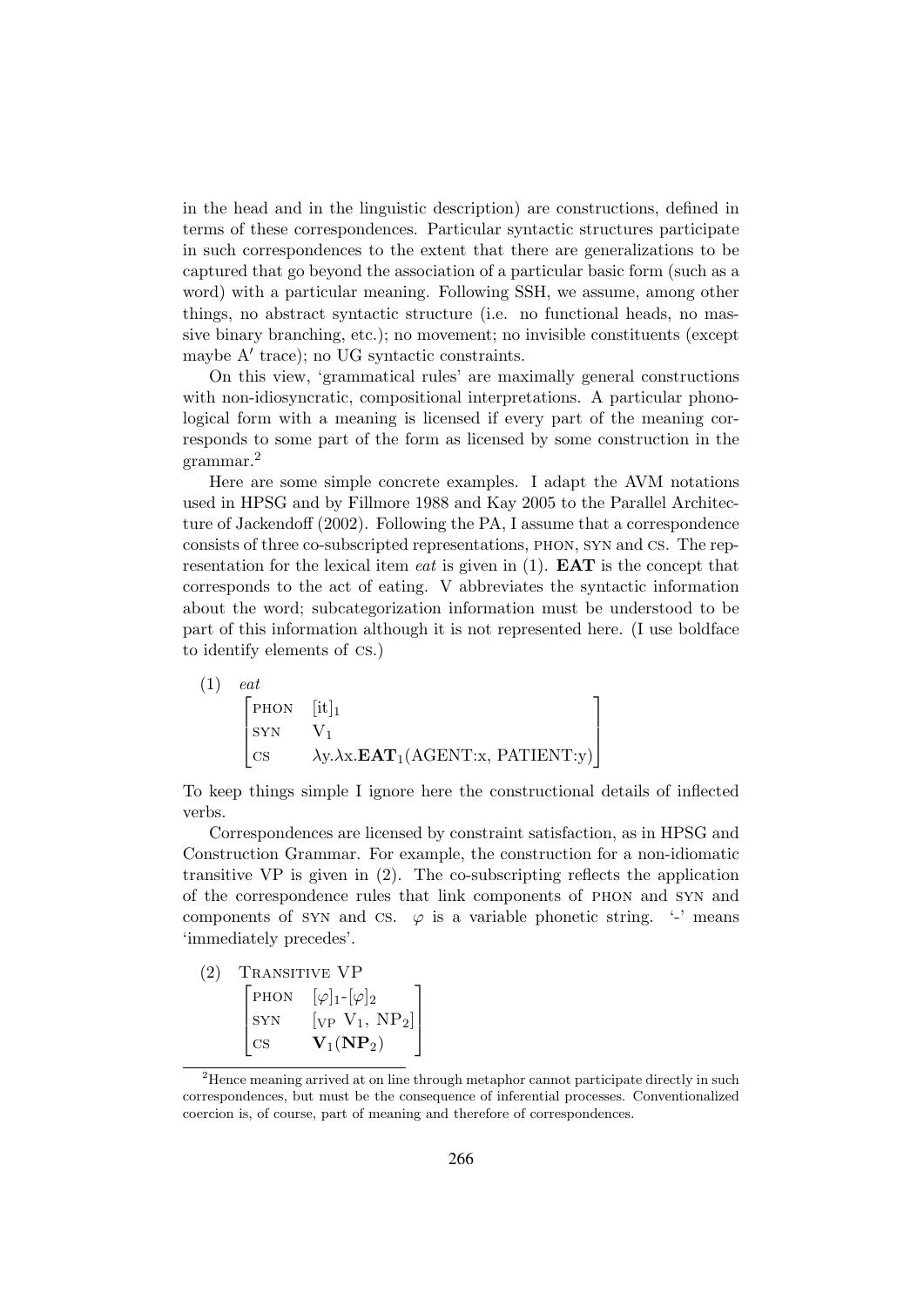This construction says that to form a VP, take a V and an NP that are sisters, linearize the form corresponding to V before that corresponding to NP, and apply the interpretation of V to the interpretation of NP. By assumption, this NP satisfies the subcategorization requirements of the verb.

A correspondence is licensed if there is a coindexing of its terms that satisfies the conditions imposed by the constructions of true language. This can be done by checking the phon, syn and cs of the particular correspondence against those of the constructions. For example, in (4) we check (3) against (1).

 $(3)$  $\overline{\phantom{a}}$ PHON [it] syn V cs  $\lambda y.\lambda x.\mathbf{EAT}(\text{AGENT:x}, \text{PATHINT:y})$ T  $\overline{\phantom{a}}$  $(4)$  $\begin{array}{c} \begin{array}{c} \begin{array}{c} \begin{array}{c} \end{array} \\ \begin{array}{c} \end{array} \end{array} \end{array} \end{array}$ PHON  $[\varphi]_1 \subseteq [\text{it}]$  $SYN$   $V_1 \subseteq V$ cs  $\lambda y.\lambda x.\mathbf{EAT}_1(\text{AGENT}:x, \text{PATHENT}:y) \subseteq$  $\lambda$ x.**EAT**(AGENT:x, PATIENT:y) <sup>1</sup>  $\begin{array}{c} \n \begin{array}{c} \n \begin{array}{c} \n \end{array} \\
\n \end{array} \n \end{array}$ 

The properties of the construction constitute a subset of its properties. If the subset relation holds, then we coindex the correspondence so that it matches the construction, which licenses it as well-formed with respect to the construction.

To take a more complicated example, let the interpretation for the pizza be PIZZA[DEF]. Assuming the appropriate construction for the NP, the result of checking eats the pizza against the transitive VP construction (2) is (5).

(5) eat the pizza  $\sqrt{ }$  $\begin{array}{c} \begin{array}{c} \begin{array}{c} \end{array} \\ \begin{array}{c} \end{array} \end{array} \end{array}$ PHON  $[\ldots]_1$ - $[\ldots]_2 \subseteq [[\text{it}]-[\delta \Theta \text{ pits}\Theta]]$  $SYN \quad [VP \; V_1, \; NP_2] \subseteq [VP \; [V \; eat], \; [NP \; the, \; pizza]]$ cs  $\mathbf{V}_1(\mathbf{NP}_2) \subseteq \lambda y.\lambda x.\mathbf{EAT}(\text{AGENT}:x, \text{PATHENT}:y))$  $([PIZZA[DEF])$ T  $\begin{array}{c} \n\downarrow \\ \n\downarrow \n\end{array}$ 

The checking of PHON allows to assign subscripts to [it] and [ $\delta \phi$  pitsa]. Checking of syn goes through because the categories of the correspondence match those of the construction. The same holds for cs, assuming the appropriate semantic types and lambda-reduction.

Idioms and constructions with idiomatic properties take a similar form, where phon specifies the linear order of elements, syn describes the structure and cs the corresponding interpretation. Representations for kick the bucket and sell NP down the river are given in (6) and (7), respectively.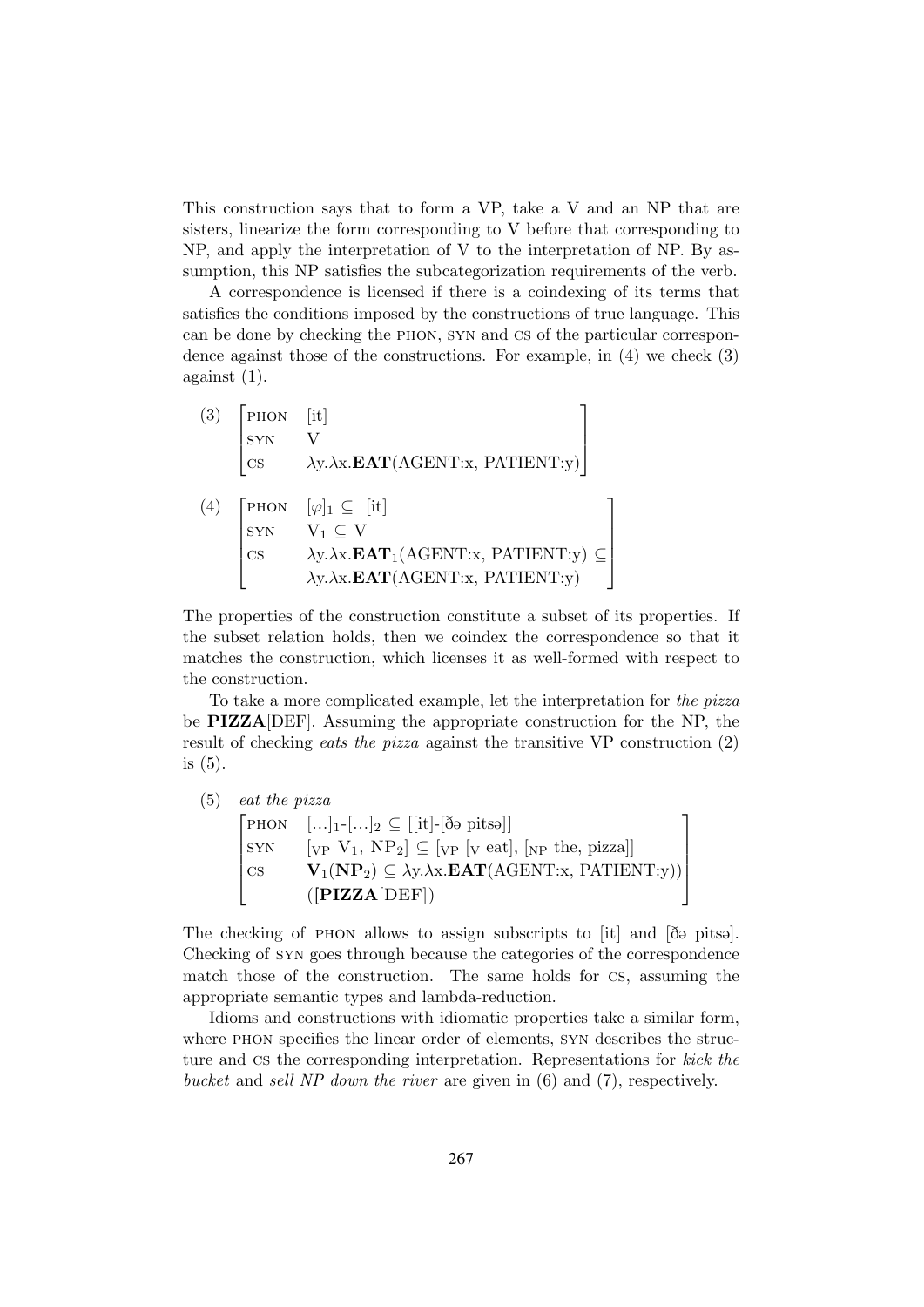#### (6) kick the bucket

|        | PHON $[[kik_1 - [\delta \Theta_2 \b \lambda k it_3]_4]_5$             |
|--------|-----------------------------------------------------------------------|
| SYN    | $[\text{VP}[\text{vkick}]_1, [\text{NP the}_2, \text{bucket}_3]_4]_5$ |
| $\cos$ | $\lambda$ x. <b>DIE</b> <sub>5</sub> (EXP:x)                          |

(7) sell NP down the river  $\sqrt{ }$  $\overline{\phantom{a}}$ PHON  $[\text{sel}]_1$ - $\left[\ldots\right]_2$ - $\left[\text{da}^{\text{u}}\text{n}_3 \right]_3$   $\left[\text{ba}^{\text{u}}\right]_6$  $SYN \quad \text{[VP sell}_1, NP_2, \text{[pp down}_3 \text{[npthe}_4, river_5]]_6]$ cs  $\lambda$ Y. $\lambda$ X.**BETRAY**<sub>6+1</sub>(AGENT:X, PATIENT:Y)(**NP**<sub>2</sub>)  $\overline{1}$  $\vert$ 

Because SS is a constructional theory, it strongly favors minimal syntactic structures to account for the correspondence between form and interpretation. For instance, given the sequence V-NP, if the corresponding interpretation is  $V(NP)$ , it is simpler to state this directly in terms of the structure  $[\text{VP } V, \text{NP}]$ , rather than posit a more abstract syntactic structure such as  $[\mathrm{v}_F \; V_i, \; \mathrm{NP}_j \; [\mathrm{v}_F \; t_i, \; t_j]$  or something even more complex. In other words, the constructional approach per se does not rule out complex structures in which there are filler-gap chains, but under the SSH such structures would have to be strongly motivated by the facts. So SS assumes a filler-gap chain in  $A'$  constructions, for example, because doing so facilitates the interpretation, simplifies the grammatical description, and accounts for such things as unbounded dependencies and reconstruction effects.

Moreover, SS sharply restricts the scope of syntactic explanation to phenomena that have to do with the correspondence between syntactic structure and phonological form. It says for a given structure what the ordering possibilities of the constituents are, and what the morphological form of these constituents must or may be.

In other words, 'grammatical competence' in SS is a very restricted notion. Specifically, it does not account for unacceptability judgments for sentences that are well-formed if they are fully licensed by the constructions of the language, along the lines outlined above. Rather, it forces the explanation for such cases into other domains of explanation, e.g. semantic well-formedness, pragmatic coherence, processing, and so on.

### 3 Some cases

#### 3.1 Island constraints and SS

It follows that one important consequence of SS for theories of the representation of language in the mind is that island constraints like subjacency, the complex NP constraint, the subject condition and the like are not grammatical phenomena in the narrow sense. There is in fact a growing literature that argues that they are the consequence of processing complexity arising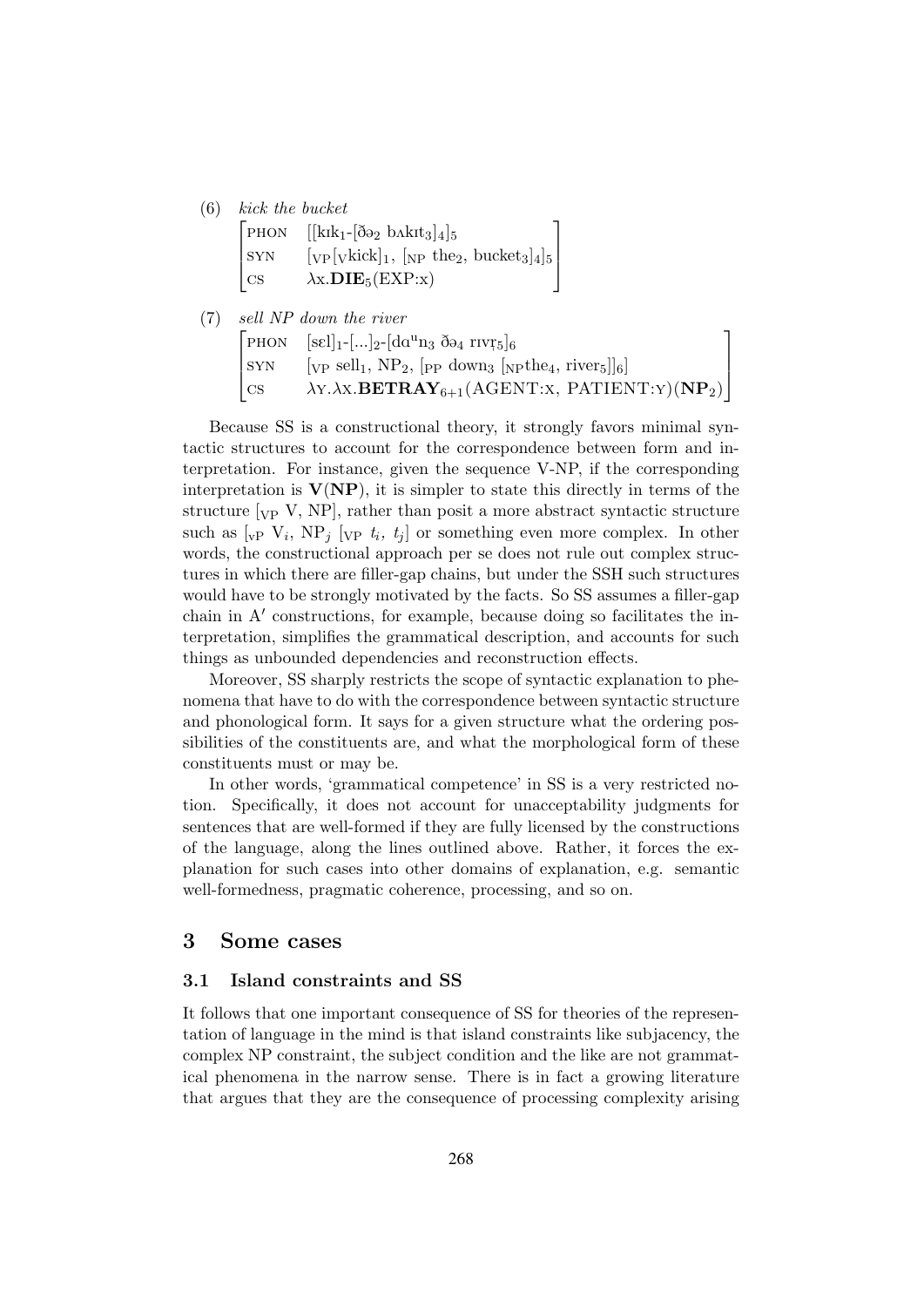from particular configurations that are otherwise well-formed; see, for example, Kluender 1992; 1998; 2004; Hofmeister et al. submitted; Hofmeister et al. to appear; Hofmeister et al. 2007; Sag et al. 2007; Sag et al. 2008; Hofmeister and Sag 2010; Staum Casasanto et al. 2010; Hofmeister 2011; Hofmeister et al. 2012). Precisely why and how complexity gives rise to these effects is an intriguing question that I return to briefly below.

It is first instructive to reflect a little on why island constraints were considered to be part of the grammar, and in fact thought to be syntactic universals that constitute a part of the language faculty (Ross 1967; Chomsky 1977; Wexler and Culicover 1980). In early generative grammar, judgments of unacceptability were taken by default to be judgments of ungrammaticality, that is, to be accounted for by theories of competence. Except for obvious cases such as center-embedded relative clauses, there was no plausible account of such judgments in terms of performance. Since the island constraints applied not to particular constructions but to general configurations, it was reasonable to conclude that they were grammatical universals.

On the other hand, if these constraints are not a matter of grammar, they are universal only in the sense that they follow from properties of the universal processing mechanism. To show that this is plausible, I consider next an example where the data have very much the character of the kinds of data that motivated the island constraints, but the explanation is more likely to be external to grammar, as SS suggests. This conclusion supports in turn the view that the data that the island constraints account for should have a similar explanation. Then I consider a purported grammatical 'freezing' constraint that for which there is good empirical evidence that suggests that it is strictly the consequence of processing complexity.

#### 3.2 Zero-relatives

In English it is possible to omit the relative marker that when a non-subject NP is relativized (Culicover in press).<sup>3</sup>

(8) (this is) a book 
$$
\begin{Bmatrix} \text{which} \\ \text{that} \\ \emptyset \end{Bmatrix}
$$
 you should read

It is unacceptable in English to adjoin a constituent to the left periphery of a zero-relative clause, while similar adjunction to a marked relative following the relative marker is acceptable. A typical example is given in (9).

(9) (this is) a book 
$$
\begin{Bmatrix} \text{which} \\ \text{that} \\ * \emptyset \end{Bmatrix}
$$
 if you have time you should read

 ${}^{3}$ It is also possible to omit that when the subject is relativized in non-standard varieties.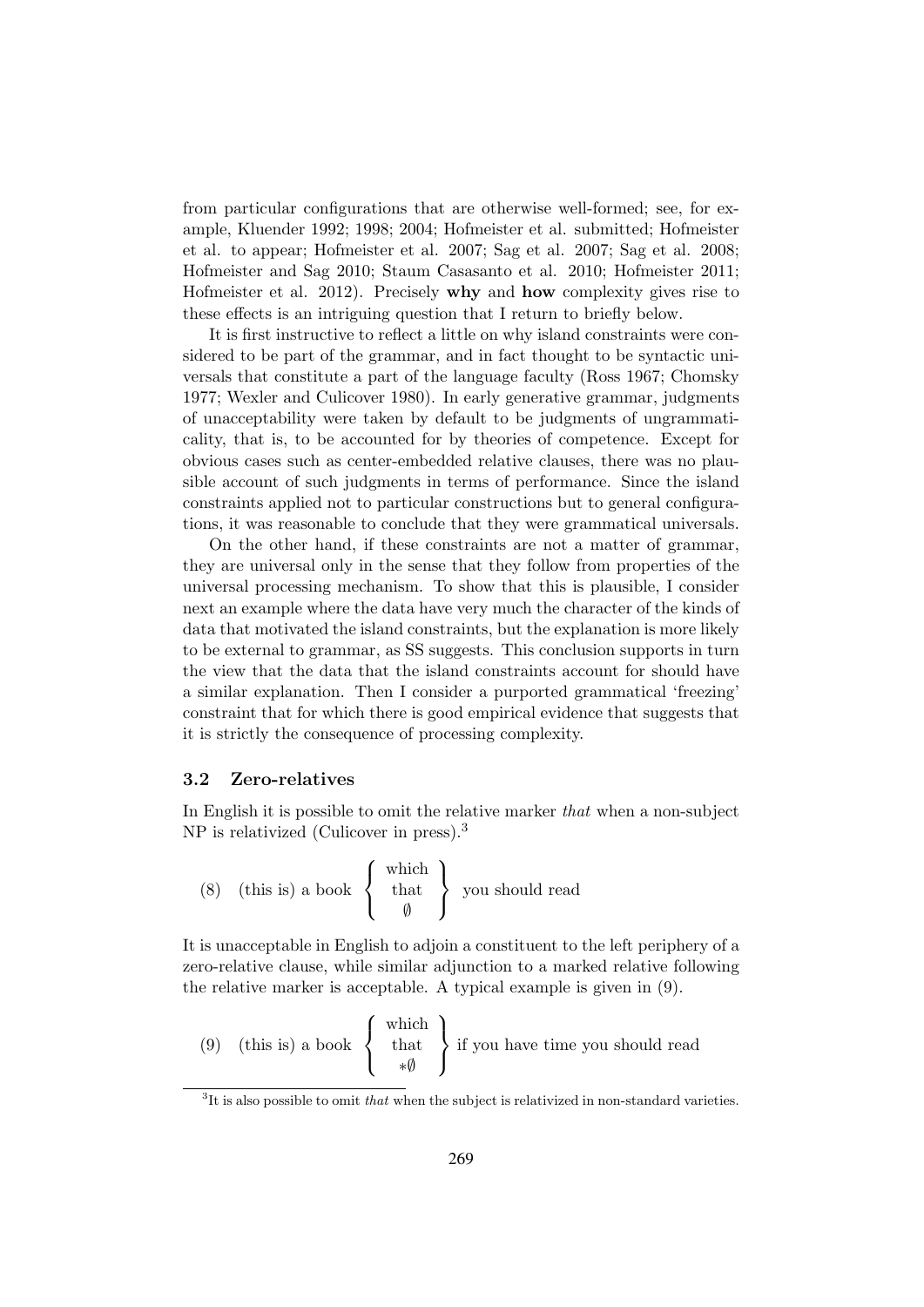A classical approach to such unacceptability would take the starred example to be ungrammatical, and formulate a grammatical account of this fact, either in terms of the configurations (i.e. what structures are possible or impossible, similar to the island constraints of Ross 1967), or a general constraint that blocks deletion of the complementizer (on analogy with application of the ECP to account for the that-t effect (Kayne 1984)).

I think that neither of these is the right type of solution. The evidence suggests that there is no simple syntactic characterization of the contexts that render zero-relatives unacceptable. Rather, the generalization appears to have to do with the identifiability of the relative clause on the basis of the sequence that marks its left periphery.

Here is the evidence. Note that it is possible, although somewhat complex, to position a non-subject constituent at the left periphery of a relative clause. This can be done in a number of ways, including topicalization, negative inversion, and stylistic inversion, illustrated in (10).

- (10) a. He is a man to whom<sub>j</sub> liberty<sub>i</sub>, we will never grant  $t_i$   $t_j$ . [Baltin 1981]
	- b. This is a dog  $\begin{cases} \text{which} \\ \text{that} \end{cases} i$  under no circumstances should you ever try to feed  $t_i$ . [Culicover 1992]

 $\sqrt{ }$ where

c. Detroit is a town  $\frac{1}{2}$  $\mathbf{I}$ in which that  $\mathcal{L}$  $\mathbf{J}$ in almost every garage can be found a car manufactured by GM.

 $\lambda$ 

Omitting the complementizer makes these examples less acceptable, as seen in  $(11)$ .

- (11) a. \* He is a man<sub>j</sub> liberty<sub>i</sub> we will never grant  $t_i$  to  $t_j$ .<sup>4</sup>
	- b.  $*$  This is a dog<sub>i</sub> under no circumstances should you ever try to feed  $t_i$ .
	- c. \* Detroit is a town in almost every garage can be found a car manufactured by GM.

An important property of these constructions is that when there is no complementizer, there is nothing that marks the relative clause as such. I return to this point below.

A classical approach to the \*-ed examples in (9) and (11) would be to rule them out by invoking one or more grammatical principles, perhaps stated explicitly in terms of the observed structures. However, each of the structures in (11) is different. In the case of topicalization, the initial constituent is

<sup>&</sup>lt;sup>4</sup>Note that (11a) is somewhat marginal even with *who* or *that*, because of the multiple extraction and stranded preposition.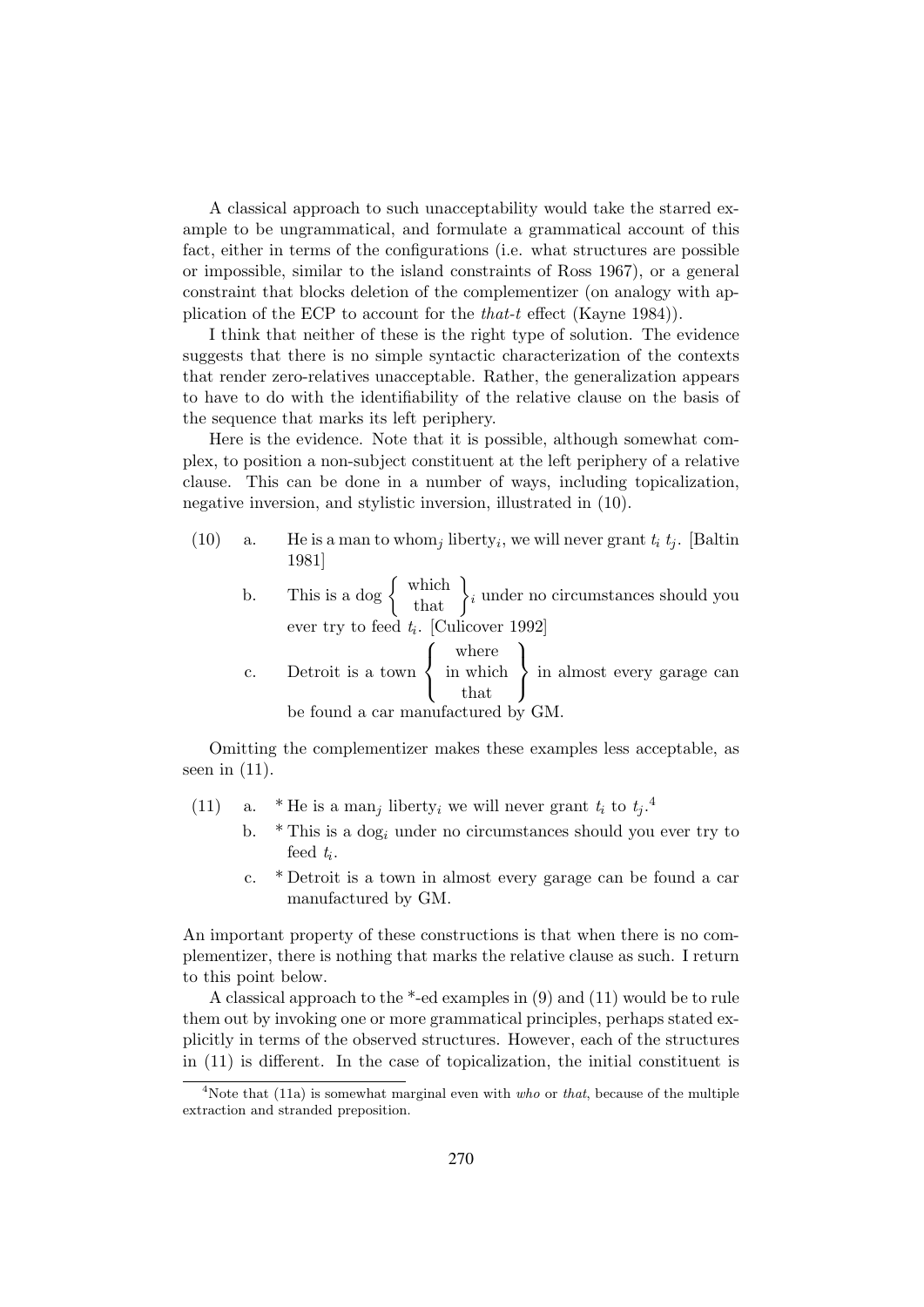adjoined to the highest clausal node and is arguably higher than [Spec,CP], as shown by cases in which the topic precedes an initial wh-phrase (12).

(12) To Mary<sub>j</sub>, what<sub>i</sub> are you going to give  $t_i$   $t_j$ ?

In the case of negative inversion, the initial constituent is in the position that fronted wh-phrases appear in, [Spec,CP], as evidenced by subject-aux inversion. And in the case of stylistic inversion, the initial constituent is in the subject position [Spec,IP] (see Culicover and Levine 2001). These configurations are summarized in (13).

(13) a. 
$$
\begin{bmatrix} CP & XP & [CP...] \\ C & P & [Spec & NP] & [IP...] \end{bmatrix}
$$
  
c. 
$$
\begin{bmatrix} IP & XP & [r...] \end{bmatrix}
$$

Since the structures are all different, there is no simple configurational generalization that can be used to rule out the unacceptable examples. We could of course stipulate an abstract analysis in which XP occupies the same position in all three constructions, but this would be ad hoc.

The simplest generalization that covers these three cases is that in each case there is no overt marker of the relative clause, and the subject is not in initial position in the clause. It is therefore plausible that the unacceptability is due to difficulty processing the relative clause when the two most common indicators that what is being processed is a relative clause are absent.

In fact there is independent evidence that suggests that this is the problem. In stacked relative clauses, a zero-relative is most acceptable when it is the first clause in the sequence, and hence immediately adjacent to the head N, as in  $(14a)$ . As we move the zero-relative further from the head, as in (14b,c), acceptability decreases.

(14) a. (I'll tell you about) the actor<sub>i</sub>  $[\emptyset \text{ I interviewed } t_i] \begin{bmatrix} \begin{Bmatrix} \text{who} \\ \text{that} \end{Bmatrix} \end{bmatrix}$ didn't like  $t_i$ very much]  $\begin{bmatrix} \begin{array}{c} \text{who} \\ \text{that} \end{array} \end{bmatrix}$  we just saw  $t_i$  in a movie last week]

b. ? (I'll tell you about) the actor  $\begin{bmatrix} \begin{Bmatrix} \text{who} \\ \text{that} \end{Bmatrix} \end{bmatrix}$  I interviewed  $t_i$   $\begin{bmatrix} \emptyset \end{bmatrix}$ didn't like  $t_i$  very much]  $\begin{bmatrix} \begin{Bmatrix} \text{who} \\ \text{that} \end{Bmatrix} \end{bmatrix}$  we just saw  $t_i$  in a movie last week]

c. ?? I'll tell you about) the actor  $\begin{bmatrix} \begin{Bmatrix} \text{who} \\ \text{that} \end{Bmatrix} \end{bmatrix}$  I interviewed  $t_i$  $\left\{\begin{array}{c} \text{who} \\ \text{that} \end{array}\right\}$  I didn't like  $t_i$  very much] [Ø we just saw  $t_i$  in a movie last week]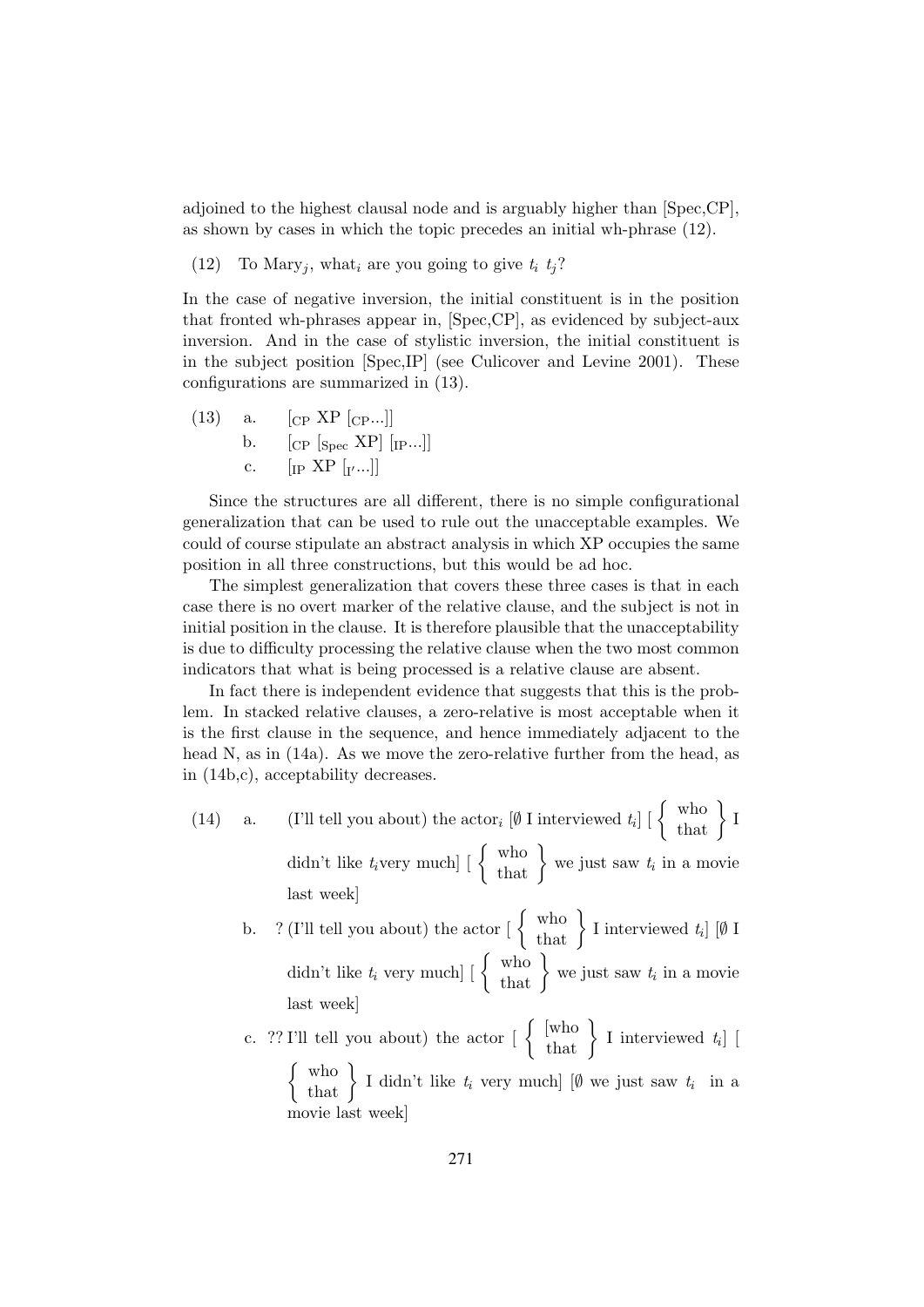The fact that (14b,c) are mildly unacceptable is consistent with the the idea that the source of unacceptability here is not a matter of syntactic configuration per se, but of processing complexity. While the left edge of the zero-relative is not marked, it is not obscured by an initial non-subject.

Finally, it is possible to have sentential subjects in relative clauses instead of NPs. These configurations are complex, but they are more or less acceptable when the relative clause is introduced by a relative pronoun. However, when there is no marker for the relative clause, complete unacceptability follows. The (a) examples in (15) show marked relative clauses with sentential subjects, and the (b) examples show unmarked relative clauses with the same sentential subjects.<sup>5</sup>

- (15) that-clause
	- a. ? Otto appears to be a man  $\left[\begin{array}{c} \text{who} \\ \text{that} \end{array}\right]_i$ [<sup>S</sup> that it is snowing hard] apparently doesn't bother  $t_i$ .
	- b. \* Otto appears to be a man<sub>i</sub>  $\lbrack \emptyset_i \rbrack_S$  that it is snowing hard apparently doesn't bother  $t_i$ .
- (16) for-to infinitive
	- a. ? Colette is the kind of woman  $\begin{bmatrix} \begin{Bmatrix} \text{who} \\ \text{that} \end{Bmatrix}_i$ [<sup>S</sup> for us to speak better French would probably have pleased  $t_i$ .
	- b. \* Colette is the kind of woman  $[\![\emptyset_i\!]_S$  for us to speak better French] would probably have pleased  $t_i$ .
- (17) embedded wh-question
	- a. ? We interviewed a candidate  $\begin{bmatrix} \begin{Bmatrix} \text{who} \\ \text{that} \end{Bmatrix} \end{bmatrix}_i$ [<sup>S</sup> whether it is polite to make eye contact] apparently was not obvious to  $t_i$ .
	- b. \* We interviewed a candidate  $[\emptyset_i]$  s whether it is polite to make eye contact] apparently was not obvious to  $t_i$ .

It is important to stress that the judgments shown here are qualitatively no different from those that have been encountered in many other contexts in the course of syntactic theorizing over the past fifty-plus years. Some examples are strongly unacceptable, so that we might want to say that they are "ungrammatical". Others are mildly unacceptable. In the case of phenomena such as extraction from islands it was possible to identify a relatively simple syntactic configuration that could be held responsible for the unacceptability. The same can be said for many other analyses, while

<sup>&</sup>lt;sup>5</sup>These and other unacceptable examples can be rendered more acceptable by using intonation to signal the clause, which is another indication that what we are dealing with here is processing and not grammar.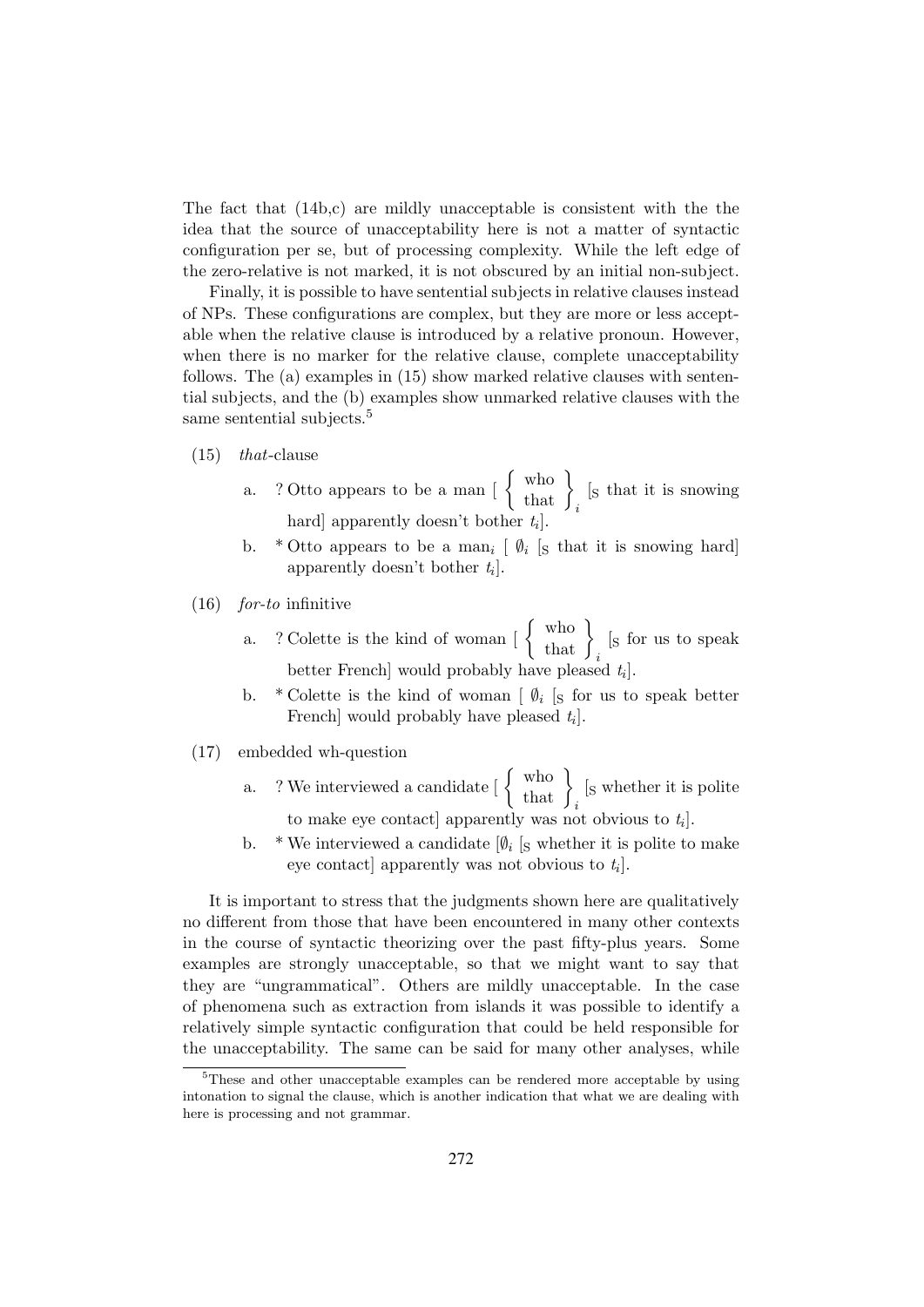recognizing that in many cases only the strongest unacceptability judgments could be accounted for in grammatical terms, while exceptions and gradient judgments were left out of the account. In the present case, we have seen that zero-relative clauses are unacceptable in cases of (i) topicalization, (ii) negative inversion, (iii) stylistic inversion, (iv) stacking and (v) sentential subjects. The diversity of syntactic configurations responsible for the unacceptability suggests that there is in fact no grammatical explanation for these judgments about zero-relatives.

This state of affairs is precisely what SS predicts. SS rules out (other things being equal), grammatical constraints that rule out otherwise wellformed syntactic configurations. SS forces us to seek explanations for such phenomena outside of syntax proper, e.g. in terms of processing, semantic well-formedness, pragmatics, discourse coherence, etc. As suggested above, a plausible place to look in the case of zero-relatives would be sentence processing. The reduction in acceptability occurs for reasons having to do with the particular linear string of elements, i.e. when there is no overt marker of a relative clause and the subject of the relative clause is not immediately adjacent to the head. My proposal is that in such a case, it is more difficult for the processor to recognize that there is a relative clause and correctly project the appropriate structure for further processing.

Why should difficulty of recognition lead to judgments of unacceptability? Assume, following Jackendoff (2002; 2007), that pieces of syntactic structure and their corresponding interpretations are "pieces of structure stored in memory". Assume as well that the processing of a sentence proceeds from the beginning of the sentence by projecting possible continuations of the string in the form of hypothesized projected structure. For example, if the sequence is the man that, the complementizer that triggers a rule in the processor that projects the structure  $[p]$  the man  $[s]$ -REL that ...]. If the sequence is the statement that, there are (at least) two rules triggered:  $[$ DP the fact  $[s$  that ...], as in the fact that I disputed and  $[$   $|$   $|$  $|$  $|p$  the fact  $[s]$ -REL that  $...$ ], as in the fact that I disputed the result.

Since at most if not all points in the processing there is typically more than one possible continuation, a plausible theory of sentence processing may take the perspective of a probabilistic phrase structure grammar, in which the probability of each expansion of a phrase at any point in the processing of the string is determined at least in part by the relative frequency of its structure in the corpus on which the parser has been trained (e.g. Nguyen et al. 2012).<sup>6</sup> An additional assumption is that the processing complexity of a sequence and, in extreme cases, its acceptability, is determined in part by the correspondence between the projected structure in the course of processing,

 ${}^{6}$ The low or zero probability of a string of words with familiar structure but unfamiliar lexical items is not predicted to be unacceptable on this formulation. But a construction specified in terms of specific lexical items is predicted to be unacceptable when it contains a lexical item that is not typically used in this construction.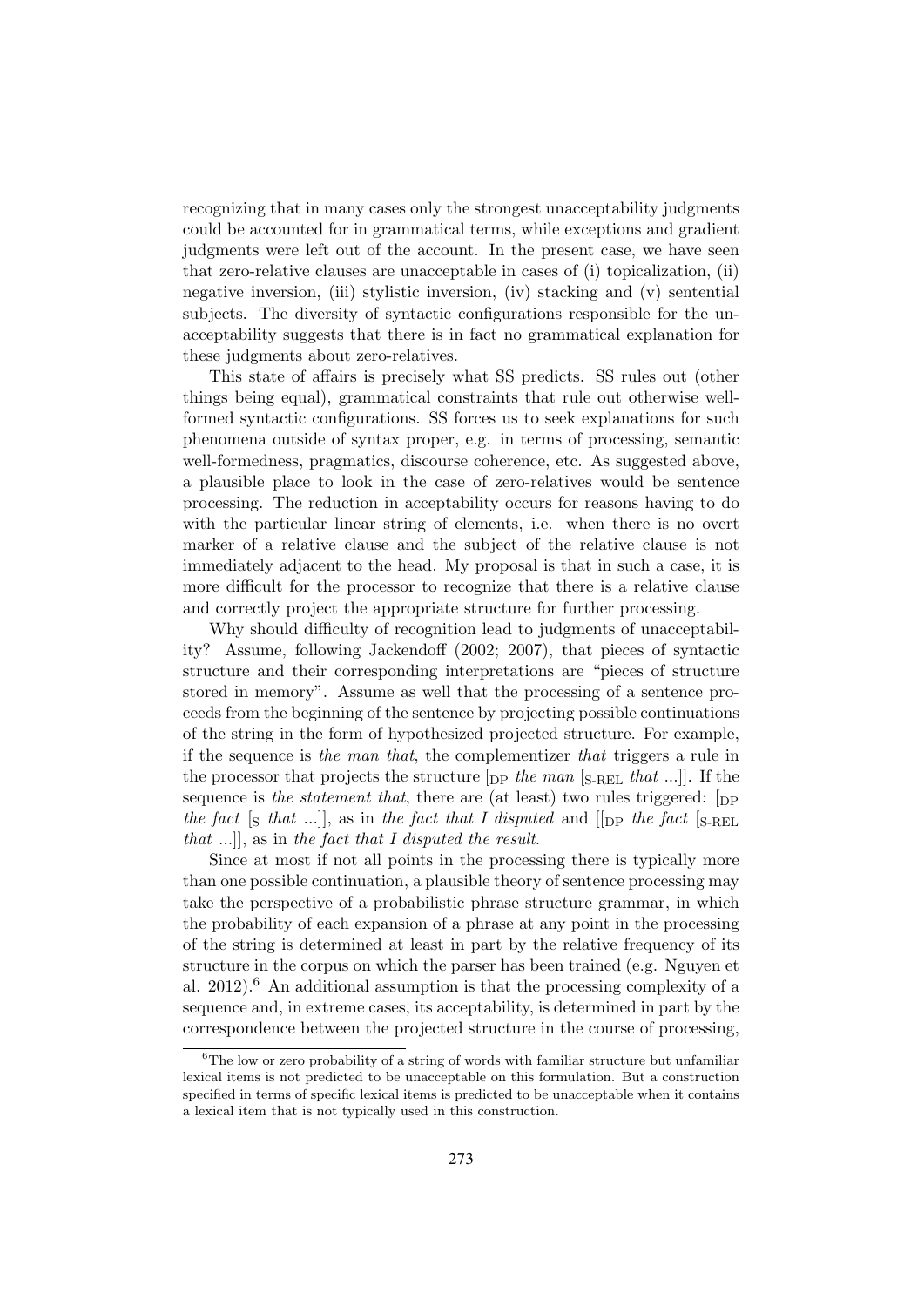and the actual structure settled on (Hale 2001; 2003; Levy 2005; 2008). In the case of the fact that, for example, the probability of the sentential complement analysis is greater than that of the relative clause analysis. In the relative clause case there is a significant slowdown in reading times, suggesting that there is greater processing complexity at the gap, when the processor realizes that the correct structure is that of a relative clause (Chen et al. 2005). Ungrammatical sentences of course have virtually zero probability of occurrence, so they will be judged highly unacceptable.

Consider now the case of the zero-relative. When there is no explicit marker at the left edge of the relative clause, the processor must depend on other familiar evidence to project the structure, i.e. an initial subject DP. Topicalization in relative clauses even with overt markers appears to be very rare. Since zero-relatives are frequent in English, a sequence such as a man we (could never grant liberty to) can be reliably assigned the structure  $\lceil_{\text{DP}}\rceil$ a man  $\left[\text{s}, \text{refl}, we \ldots\right]$ , where we is clearly the subject of the relative clause. In example  $(15)$  the initial sequence is a man liberty, which can be reliably assigned the structure  $\begin{bmatrix} p \end{bmatrix}$  [S-REL *liberty* ...], where *liberty* is the subject of the relative clause. But in the sequence a man liberty we, the subject of the relative clause is actually we. There is no basis for treating *liberty* as a topicalized DP with a following subject DP, presumably because the sequence DP-DP-DP does not occur in the corpus. The absence of a rule for processing this sequence leads the process to engage in some type of repair strategy, with a corresponding reduction in acceptability.

Finally, the less than fully acceptable zero-relatives appear to be very rare or non-existent in the corpus. The interaction between probability and judgments in extreme cases appears to account for the judgments in examples (9)-(17).

#### 3.3 Freezing

Consider in this regard the phenomenon of 'freezing'. Ross (1967:305) observed that extraction from a PP that has been extraposed is reduced in acceptability, as shown by (18b).

- (18) a. You saw [a picture] yesterday [PP of Thomas Jefferson].
	- b. ? Who<sub>i</sub> did you see [a picture  $t_j$ ] yesterday [<sub>PP</sub> of  $t_i$ ]<sub>j</sub>?

Ross's (1967) formulation of the Frozen Structure Constraint in (15) deals specifically with such examples.

(19) The Frozen Structure Constraint (FSC): If a constituent C, where C is a clause or a prepositional phrase, has been extraposed from a noun phrase whose head is lexical, this noun phrase may not be moved, nor may any element of C be moved out of C (pp. 160, 165).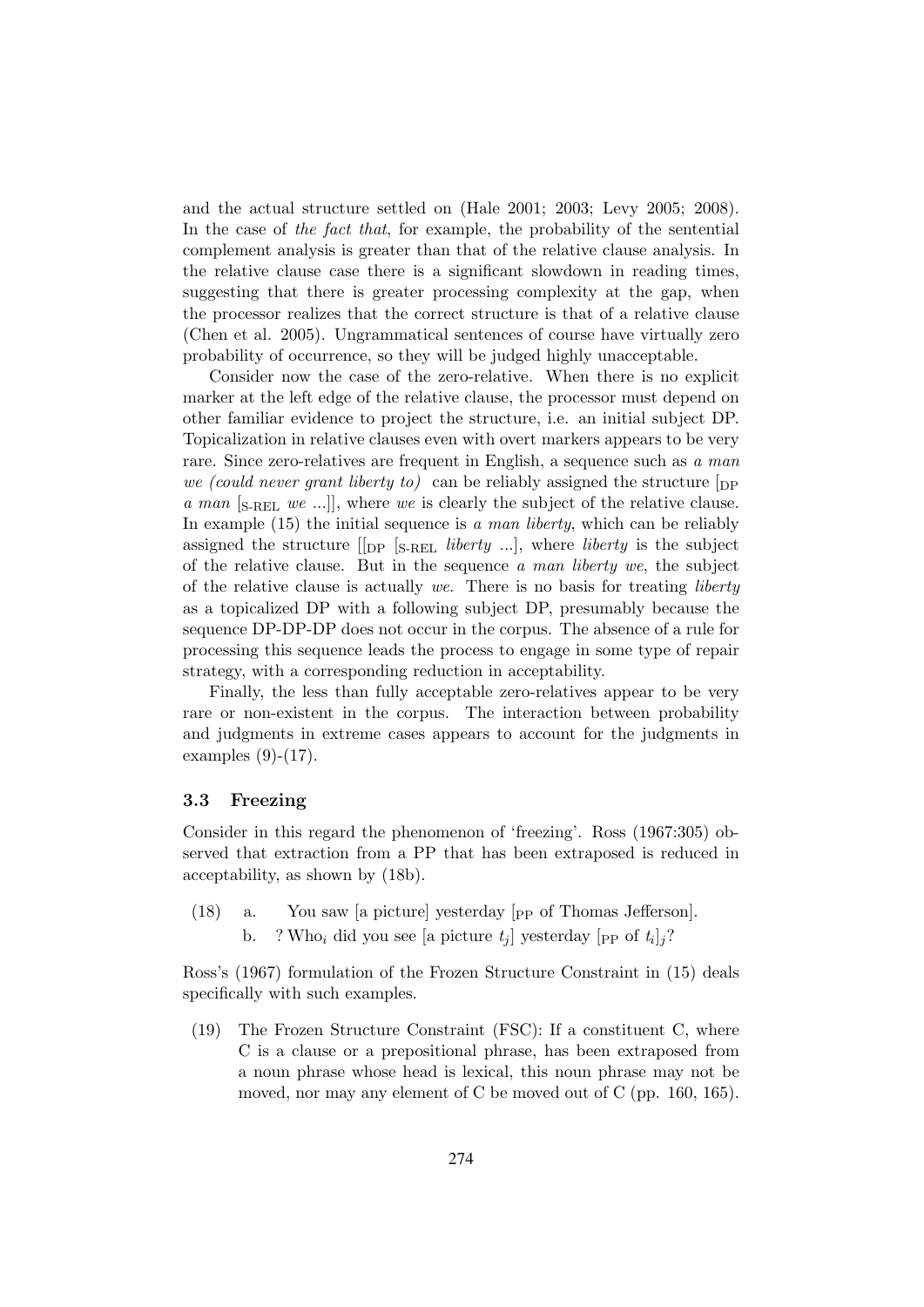Subsequently, Wexler and Culicover (1980) proposed the Freezing Principle, based on considerations of language learnability. The basic idea was that a structure that is created transformationally that is not compatible with the base phrase structure rules of a language is frozen. Such a derivation is non-structure-preserving, in the sense of Emonds (1970; 1976). However, note that an extraposed PP is in the position of an argument or adjunct PP in the VP, and hence should not be frozen on the Wexler-Culicover definition of freezing.

Culicover and Winkler (2013) in fact propose that the unacceptability of extraction from an extraposed PP depends in large part, if not entirely, on the fact that it demands that the gap corresponding to the extracted filler is inside of a constituent whose connection to a preceding head is unanticipated, which results in processing complexity. The structure is given in (20).

(20) the person who I think that he gave a picture t to Mary where  $\mathcal{A}$  is the set of  $\mathcal{A}$ 

As before, if processing complexity leads to the avoidance of certain configurations, such configurations will have lower probability and therefore produce judgments of lower acceptability. With this in mind, Hofmeister et al. (2012) did several experiments to confirm that distance-based effects on acceptability judgments occur in the case of extraction and in the case of extraposition. The results strongly resemble findings from the psycholinguistics literature on effects of dependency locality (Gibson 1998; 2000; Grodner and Gibson 2005): in general, the longer the dependency, the lower the acceptability judgment. Hofmeister et al. constructed an experiment in order to determine if the acceptability judgments due to extraposition and extraction in combination are in some way dependent on the two factors occurring together in the same examples, that is, if there is a measurable freezing effect. A sample of the examples used in this experiment is given in (21).

- (21) a. Tell me which actor your friend read a story about twice while having breakfast.
	- b. Tell me which actor your friend read a story twice about while having breakfast.
	- c. You told me your friend read a story about an actor twice while having breakfast.
	- d. You told me your friend read a story twice about an actor while having breakfast.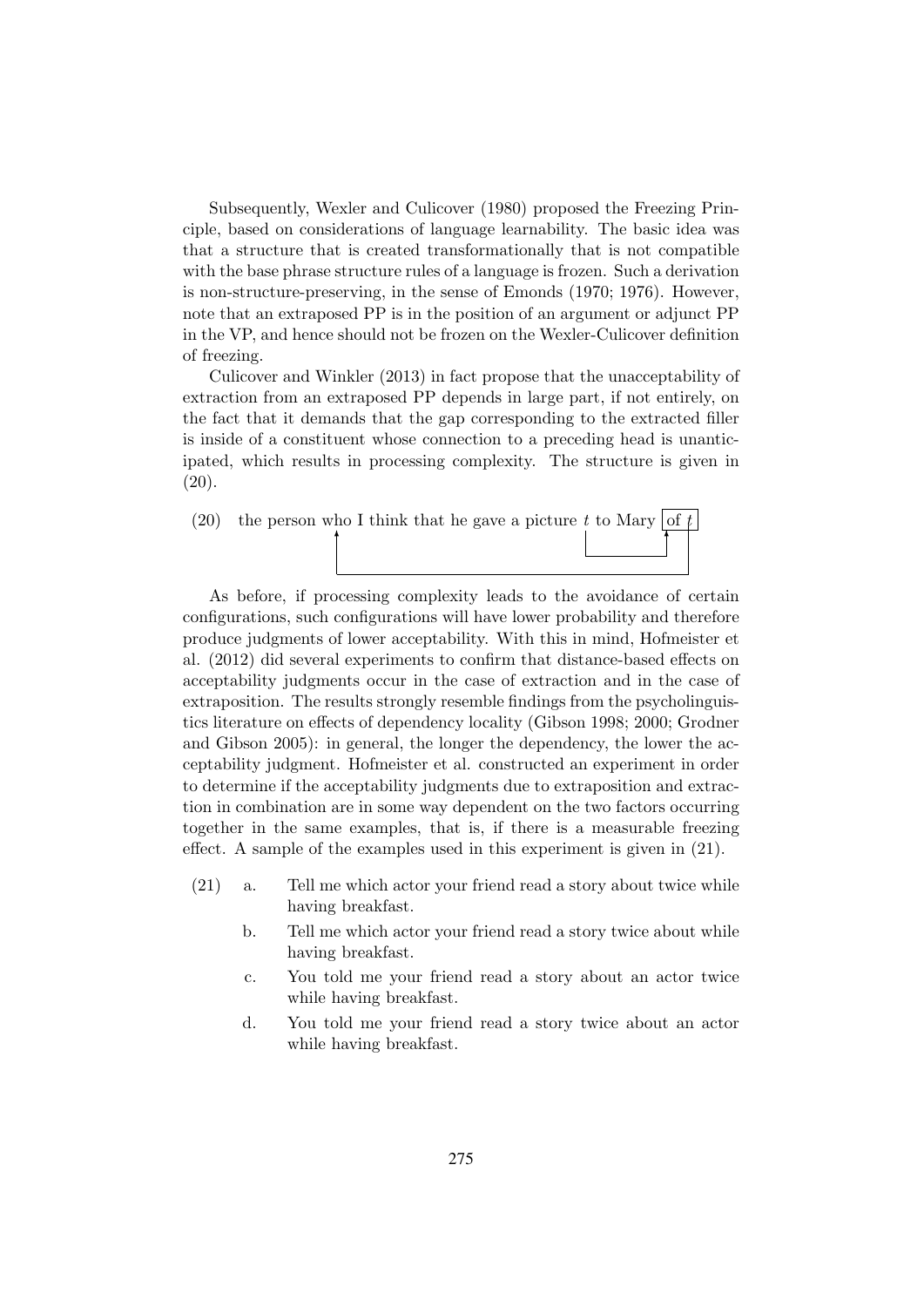

Figure 1: Mean acceptability judgments from Experiment. Error bars show  $\pm$  1 standard error.

This design allows us to determine how much extraposition and extraction independently lower judgments, and whether combining the two lowers judgments beyond what is expected on the basis of each independent source of unacceptability.

The results of this experiment are summarized in Figure 1. The figure shows that there is no interaction: extraposition is no worse in contexts with extraction, (21b), than in contexts without, (21d). The freezing violations in (21b) have an average rating that is predictable on the basis of the independent average penalties for extraposition and extraction. The data suggest that the low ratings for freezing violations are in fact attributable solely to the combined penalties resulting from extraction and extraposition. This experiment appears to eliminate the need for any constraint specific to the freezing configuration. Rather, this freezing effect appears to be due entirely to processing complexity.

This analysis of freezing phenomena illustrates once again the implications of SS for explanation of judgments. These acceptability judgments cannot be accounted for in the grammar per se, because the configurations that produce them cannot be formulated in terms of constructions. The sentences are strictly speaking well-formed, in that every local configuration conforms to the requirements of the grammar. Therefore, SS suggests that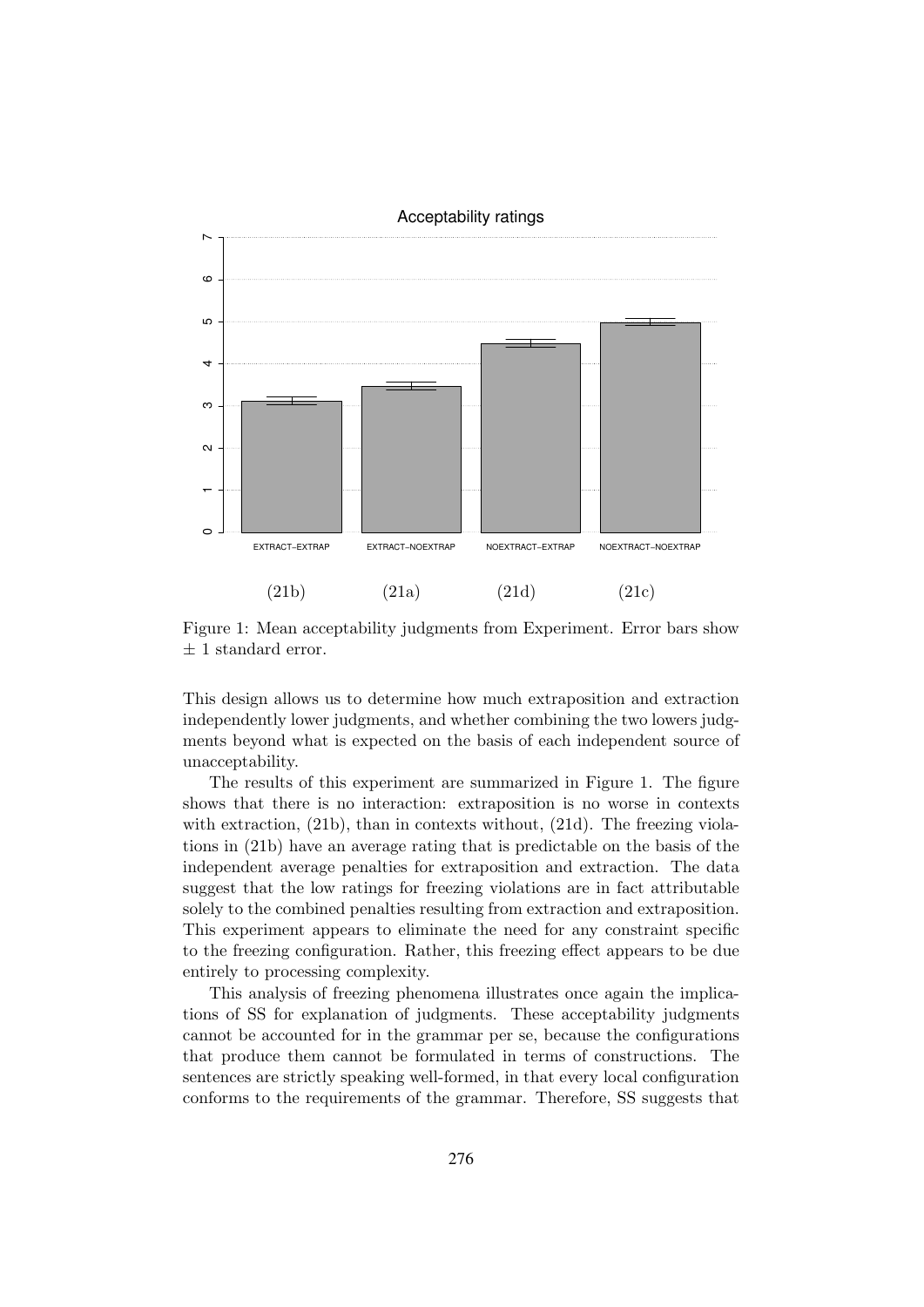the judgements fall outside of grammar. Processing complexity may not be the correct account in every case, but at least in the cases I have reviewed here it appears to offer a plausible account.<sup>7</sup>

## 4 Hard and soft constraints

The line drawn by SS brings to mind a distinction made by Sorace and Keller (2005), as follows: "We assume a fundamental dichotomy between hard constraints (that trigger categorical linguistic judgments) and soft constraints (that trigger gradient judgments)." Since SS distinguishes sharply between those phenomena that are the province of well-formedness and those that are not, the distinction drawn by SS may provide a basis for the hard/soft distinction. Sorace and Keller categorize as 'hard' constraints cases such as the following:

- (22) Hard constraints on extraction
	- a. inversion (inv): subject and auxiliary have to be inverted.
	- b. AGREEMENT (AGR): subject and verb have to agree in number.
	- c. presumptive (res): resumptive pronouns are disallowed in wh-questions.

These are all what we would take to be constructional well-formedness conditions and therefore a matter of grammar – by definition, they admit of no exception. On the other hand, 'soft' constraints are those that yield gradient judgments. SS requires that gradient phenomena fall outside of the grammar – they must be the result of variable processing complexity, or perhaps reflect aspects of discourse complexity and coherence that are sensitive to contextual effects. Some examples of 'soft' constraints cited by Sorace and Keller with respect to extraction from NP are the following:

- (23) Soft constraints on extraction
	- a. DEFINITENESS (DEF): a picture NP is marked [-DEFINITE].

<sup>7</sup>When it comes to irregularities and idiosyncrasies, processing complexity certainly is not the only plausible story. Low or zero frequency of occurrence in the corpus can occur for a variety of reasons that have nothing to do with complexity. For instance, there are collocations, such as (to look) high and low but  $*(to \text{ look})$  low and high. In the sluice-stranding construction (Culicover 1999), certain combinations of wh-phrase and preposition are possible while others are not, for no apparent reason, e.g. who with, what about but  $*who$  about,  $*who$  next to,  $*what$  under. Regardless of the source, low frequency appears to produce judgments of unacceptability, however. This said, frequency must be measured against a background of expectation, since individual words, phrases and especially sentences may be of very low frequency and yet be perfectly acceptable, as Chomsky (1965) noted.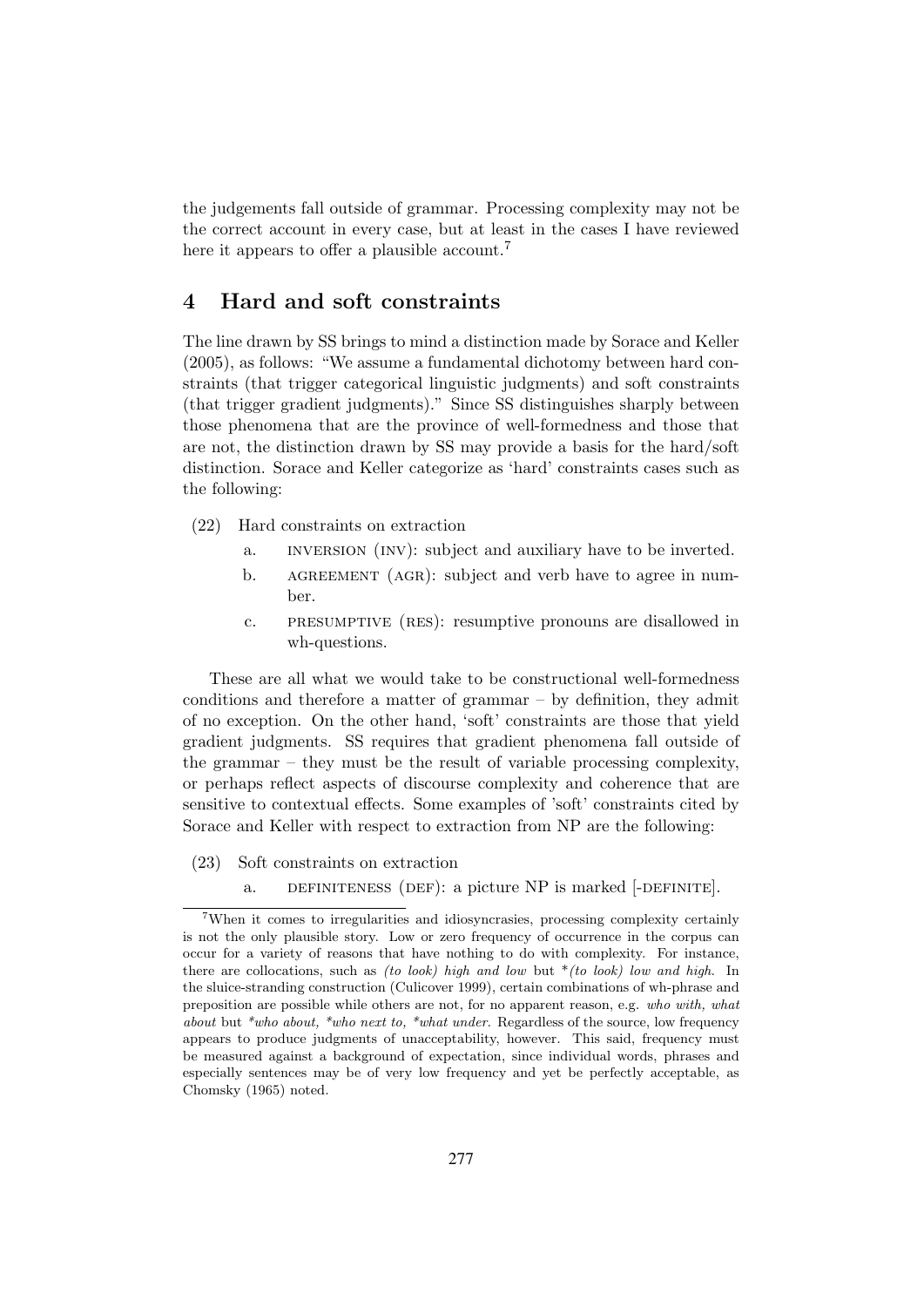- b. VERBCLASS (VERB): a verb subcategorizing for a picture NP has to be marked [-EXISTENCE].
- c. REFERENTIALITY (REF): an NP extracted from a picture NP has to be marked  $[+REFERENTIAL]$ .

These constraints all arguably reflect complexities in the construction of coherent discourse representations.

The differences between these two types of constraints are precisely what SS predicts. Sorace and Keller's hard constraints are those that produce strong unacceptability, are minimally sensitive to context and show no developmental optionality, that is, they are faithfully observed in development. Soft constraints, on the other hand, produce mild unacceptability, are sensitive to context and show developmental optionality. In present terms, the 'hard' constraints produce judgments of ungrammaticality, while the 'soft' constraints produce extragrammatical judgments of unacceptability on wellformed structures.

## 5 Conclusions

SS is a constructional theory that makes very restrictive assumptions about what falls within the domain of syntactic competence. Competence is limited to well-formedness as defined by constructions, as exemplified by (2).

TRANSITIVE VP  $\sqrt{ }$  $\overline{\phantom{a}}$ PHON  $[\varphi]_1$ - $[\varphi]_2$ SYN  $[\text{VP } V_1, \text{ NP}_2]$ cs  $V_1(NP_2)$ T  $\parallel$ 

So, if a VP is not properly linearized, or if its interpretation does not conform to the CS as given here or to any idiomatic CS, the sentence that contains it is ungrammatical. Any sentence that is fully licensed by conforming to the set of constructions of the language is grammatical in the strict sense. If such a sentence is judged to be unacceptable in some way, the unacceptability judgment is not a matter of grammar, but something else. For the cases that I have discussed. I suggest that processing is responsible.<sup>8</sup>

In sum, SS draws the line between competence and performance so that everything that does not have to do with satisfying the conditions of constructions in a grammar is not competence. All judgments that cannot be accounted for in constructional terms must be explained in other ways. Of course, SS does not automatically provide explanations for such judgments

<sup>8</sup> I suspect that this is the case for a substantial number of judgments cited in the literature as "ungrammatical" that have formed the basis of proposals that have found their way into the theoretical literature, but this is far too big an issue to take on here.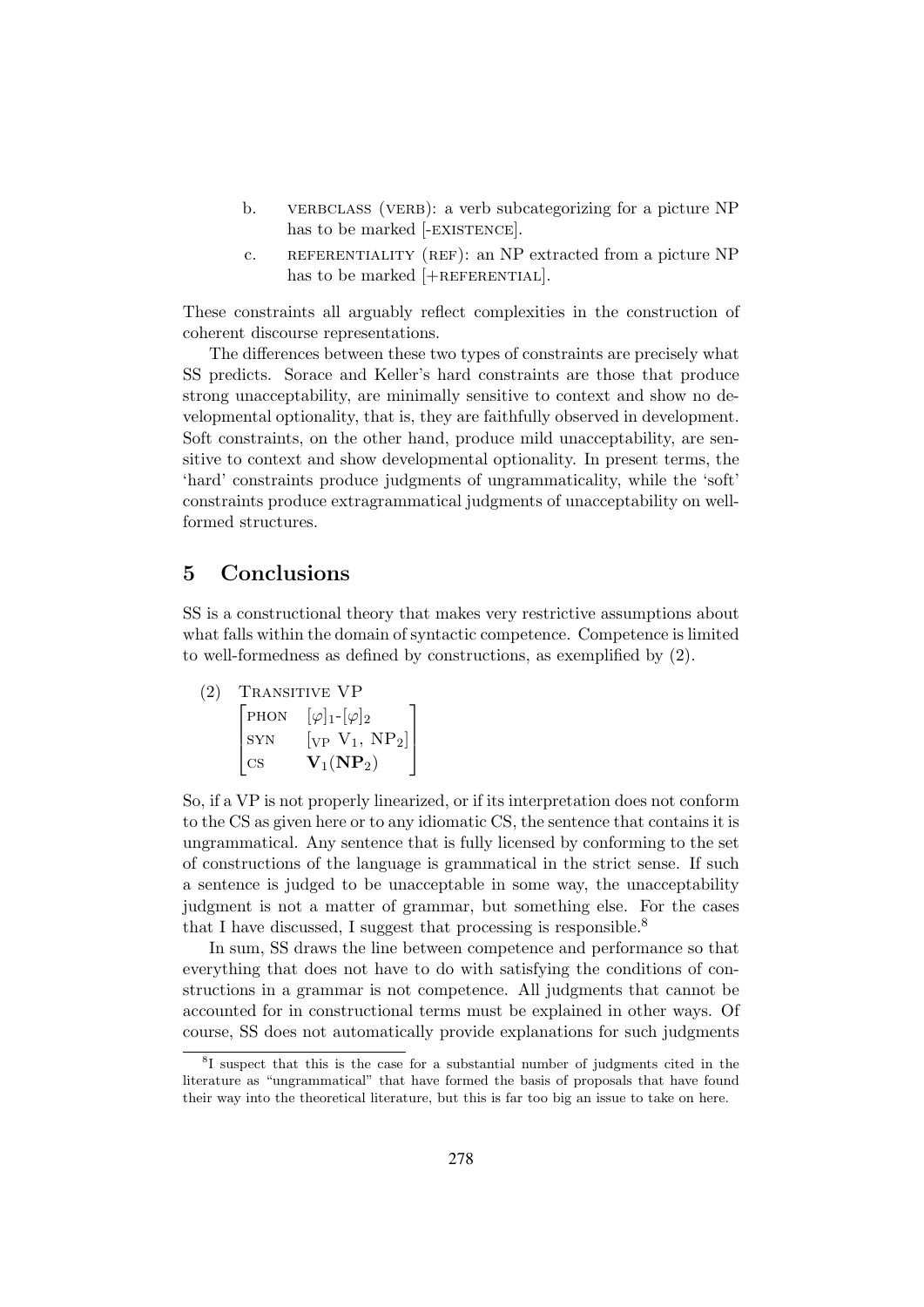– theories of processing, discourse structure and so on have to be independently formulated and verified. But it does make clear claims about where to find explanations, and, to the extent that the explanations are there, one can argue that progress is being made.

## References

Baltin, Mark. 1981. Strict bounding. The logical problem of language acquisition, ed. by Lee Baker and John Mccarthy, 247-95. Cambridge, MA: MIT Press.

Chen, Evan, Edward Gibson, and Florian Wolf. 2005. Online syntactic storage costs in sentence comprehension. Journal of Memory and Language 52.144-69.

Chomsky, Noam. 1965. Aspects of the theory of syntax. Cambridge, MA: MIT Press.

Chomsky, Noam. 1977. On wh movement. Formal syntax, ed. by Peter W. Culicover, Thomas Wasow, and Adrian Akmajian, 71-132. New York: Academic Press.

Chomsky, Noam. 1986. Knowledge of language: Its nature, origin, and use. New York: Praeger.

Chomsky, Noam and George A Miller. 1963. Introduction to the formal analysis of natural languages. Handbook of Mathematical Psychology, vol. 2, ed. by R.D. Luce, R.R. Bush, and E. Galanter, New York: Wiley.

Culicover, Peter W. 1992. Topicalization, inversion, and complementizers in English. OTS Working Papers. University of Utrecht, Utrecht. Going Romance and Beyond pp 1-43. Reprinted in Peter W. Culicover. 2013. Explaining Syntax. Oxford: Oxford University Press.

Culicover, Peter W. in press. English zero-relatives and the competenceperformance distinction. Papers dedicated to Mike Harnish. International Review of Pragmatics.

Culicover, Peter W. and Ray Jackendoff. 2005. Simpler syntax. Oxford: Oxford University Press.

Culicover, Peter W. and Ray Jackendoff. 2006. The simpler syntax hypothesis. Trends in Cognitive Sciences 10.413-18.

Culicover, Peter W., Levine, Robert. D. 2001. Stylistic inversion in English: A reconsideration. Natural Language & Linguistic Theory 19, 283-310. Reprinted in Peter W. Culicover. 2013. Explaining Syntax. Oxford: Oxford University Press.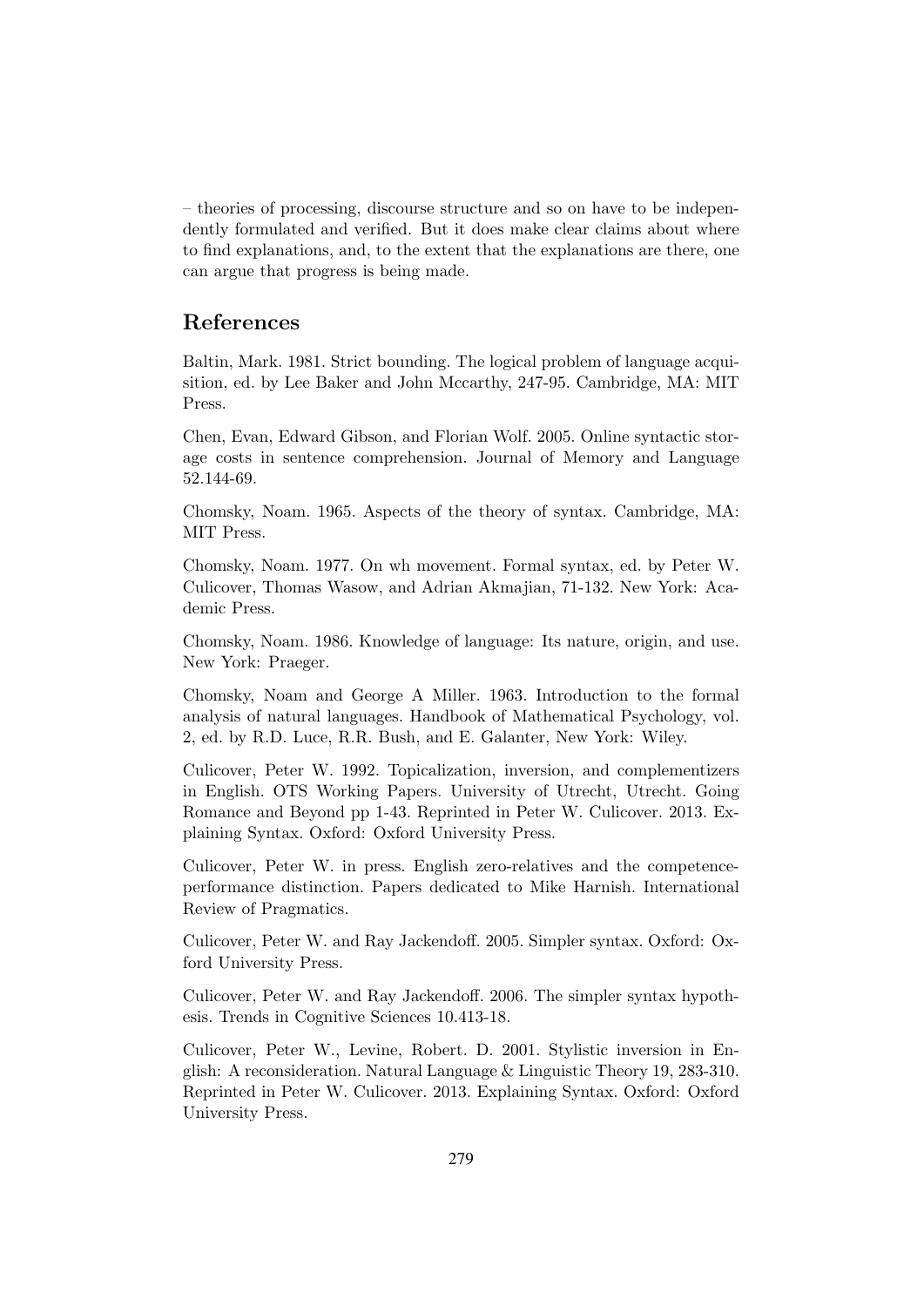Culicover, Peter W. and Susanne Winkler. 2013. Freezing: A conspiracy. Unpublished ms. Ohio State University and University of Tuebingen.

Emonds, Joseph. 1970. Root and structure preserving transformations. Bloomington, Indiana: Indiana University Linguistics Club.

Emonds, Joseph. 1976. A transformational approach to English syntax. New York: Academic Press.

Fillmore, Charles J. 1988. The mechanisms of construction grammar. BLS 14.35-55.

Gibson, Edward. 1998. Linguistic complexity: Locality of syntactic dependencies. Cognition 68.1-76.

Gibson, Edward. 2000. The dependency locality theory: A distance-based theory of linguistic complexity. Image, language, brain, ed. by Yasushi Miyashita, Alec Marantz, and Wayne O'Neil, 95-126. Cambridge, MA: MIT Press.

Grodner, Daniel J. and Edward A. F. Gibson. 2005. Consequences of the serial nature of linguistic input for sentential complexity. Cognitive Science 29.261-91.

Hale, John T. 2001. A probabilistic Earley parser as a psycholinguistic model. Proceedings of the second meeting of the North American Chapter of the Association for Computational Linguistics on Language technologies. 1-8.

Hale, John T. 2003. The information conveyed by words in sentences. Journal of Psycholinguistic Research 32.101-23.

Hofmeister, Philip. 2011. Representational complexity and memory retrieval in language comprehension. Language and Cognitive Processes 26.376-405.

Hofmeister, Philip, Inbal Arnon, T. Florian Jaeger, Ivan A. Sag, and N. Snider. submitted. The source ambiguity problem: Distinguishing the effects of grammar and processing on acceptability judgments. Language and Cognitive Processes

Hofmeister, Philip, Peter W. Culicover, and Susanne Winkler. 2012. Effects of processing on the acceptability of 'frozen' extraposed constituents. To appear, Syntax.

Hofmeister, Philip, T. Florian Jaeger, Ivan A. Sag, Inbal Arnon, and Neal Snider. 2007. Locality and accessibility in wh-questions. Roots: Linguistics in search of its evidential base, ed. by Sam Featherston and Wolfgang Sternefeld, 185-206. Berlin: de Gruyter.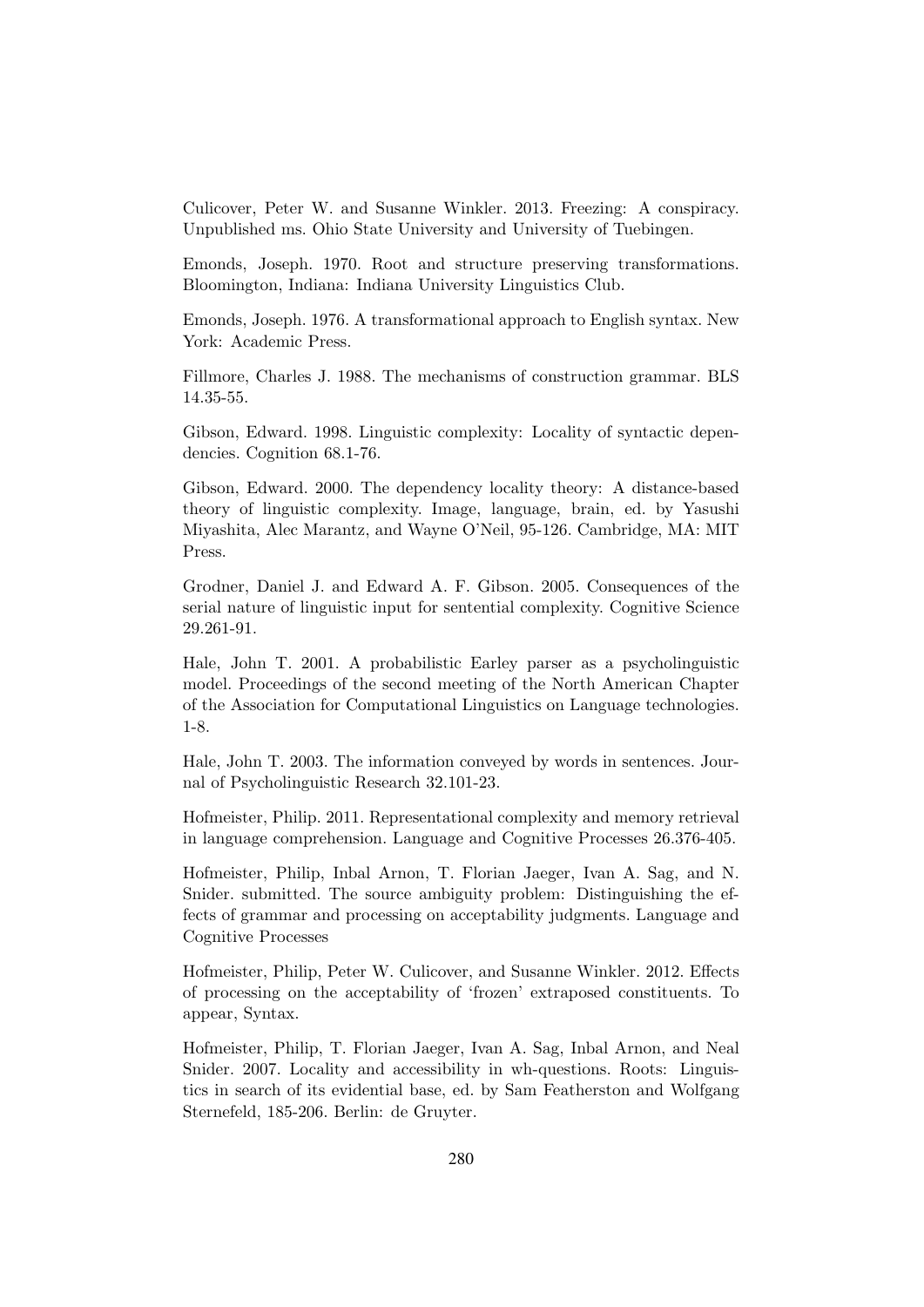Hofmeister, Philip and Ivan A. Sag. 2010. Cognitive constraints and island effects. Language 86.366-415.

Hofmeister, Philip, Laura Staum Casasanto, and Ivan A. Sag. to appear. Islands in the grammar? Standards of evidence. Experimental syntax and island effects, ed. by Jon Sprouse and Norbert Hornstein, Cambridge: Cambridge University Press.

Jackendoff, Ray. 2002. Foundations of language. Oxford: Oxford University Press.

Jackendoff, Ray. 2007. A parallel architecture perspective on language processing. Brain Research 1146.2-22.

Kay, Paul. 2005. Argument structure constructions and the argumentadjunct distinction. Grammatical constructions: Back to the roots, ed. by Mirjam Fried, 71-98. Amsterdam: John Benjamins.

Kayne, Richard S. 1981. ECP extensions. Linguistic Inquiry 22.93-133.

Kluender, Robert. 1992. Deriving island constraints from principles of predication. Island constraints: Theory, acquisition and processing, ed. by Helen Goodluck and Michael Rochemont, 223-58. Dordrecht: Kluwer.

Kluender, Robert. 1998. On the distinction between strong and weak islands: A processing perspective. The limits of syntax, ed. by Peter W. Culicover and Louise Mcnally, 241-79. New York: Academic Press.

Kluender, Robert. 2004. Are subject islands subject to a processing account? Proceedings of wccfl 23, ed. by Benjamin Schmeiser, Vineeta Chand, Ann Kelleher, and Angelo Rodriguez, 101-25. Somerville, MA: Cascadilla Press.

Levy, Roger. 2005. Probabilistic models of word order and syntactic discontinuity. Department of Linguistics: Stanford University dissertation.

Levy, Roger. 2008. Expectation-based syntactic comprehension. Cognition 106.1126-77.

Nguyen, Luan, Marten Van Schijndel, and William Schuler. 2012. Accurate unbounded dependency recovery using generalized categorial grammars. Proceedings of the 24th International Conference on Computational Linguistics (COLING '12).

Ross, John R. 1967. Constraints on variables in syntax. Cambridge, MA: MIT dissertation.

Sag, Ivan A., Philip Hofmeister, Inbal Arnon, Neal Snider, and Florian Jaeger. 2008. Processing accounts for superiority effects. Stanford.